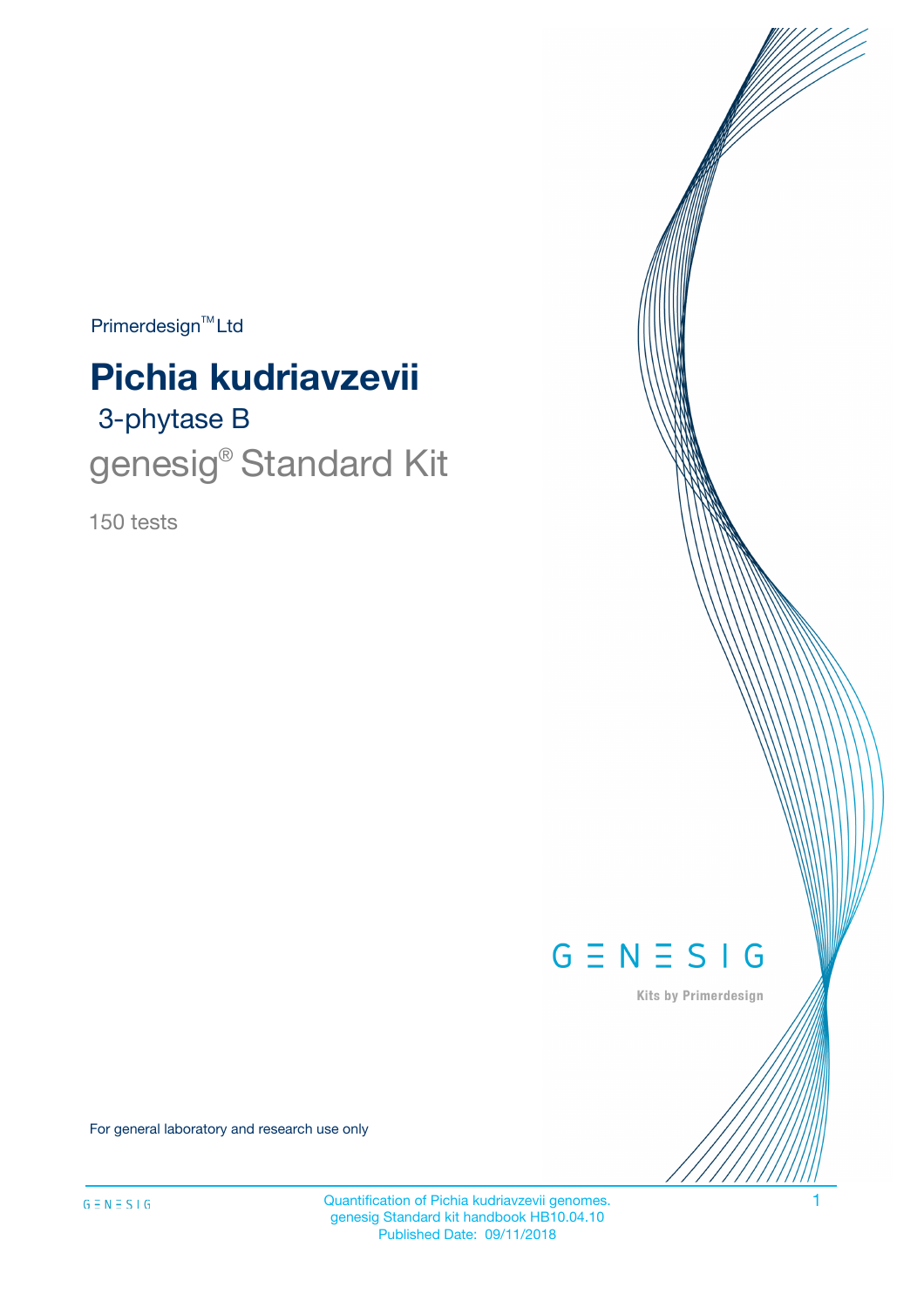## Introduction to Pichia kudriavzevii

Pichia kudriavzevii was previously known as Issatchenkia orientalis and is an anamorph of Candida krusei. Pichia kudriavzevii is a fungal species of the yeast family, it has been isolated from a number of foods and fruits including sourdoughs, fermented butter-like products, a Ghanaian fermented coca bean and orange juice.

The draft genome has approximately 10,448,518 bp and has a GC content of 38.32%, there are predicted to be 4,863 protein-encoding genes.

Pichia kudriavzevii M12 is an xylose-fermenting yeast which can therefore be used in the production of ethanol. This strain also has 3 phytase coding genes – these genes are significant in improving the phytate dephosphorylation in animal/human food processing and manufacture when used as a biofertilizer.

Candida krusei has been described as the causative agent of disseminated fungal infections in immunocompromised individuals. C.krusei is still a relatively rare yeast infection however it is a multi-drug resistant pathogen (including fluconazole). This raises significant epidemiological and therapeutic concerns (it has the lowest 90 day survival rate amongst common candida species). Two methods of azole resistance have been described – overexpression of drug efflux pumps and reduced sensitivity of the target enzyme cytochrome P450 sterol 14 demethylase (encoded by CYP51).

Fast and accurate detection of Pichia kudriavzevii by real time PCR could be greatly beneficial.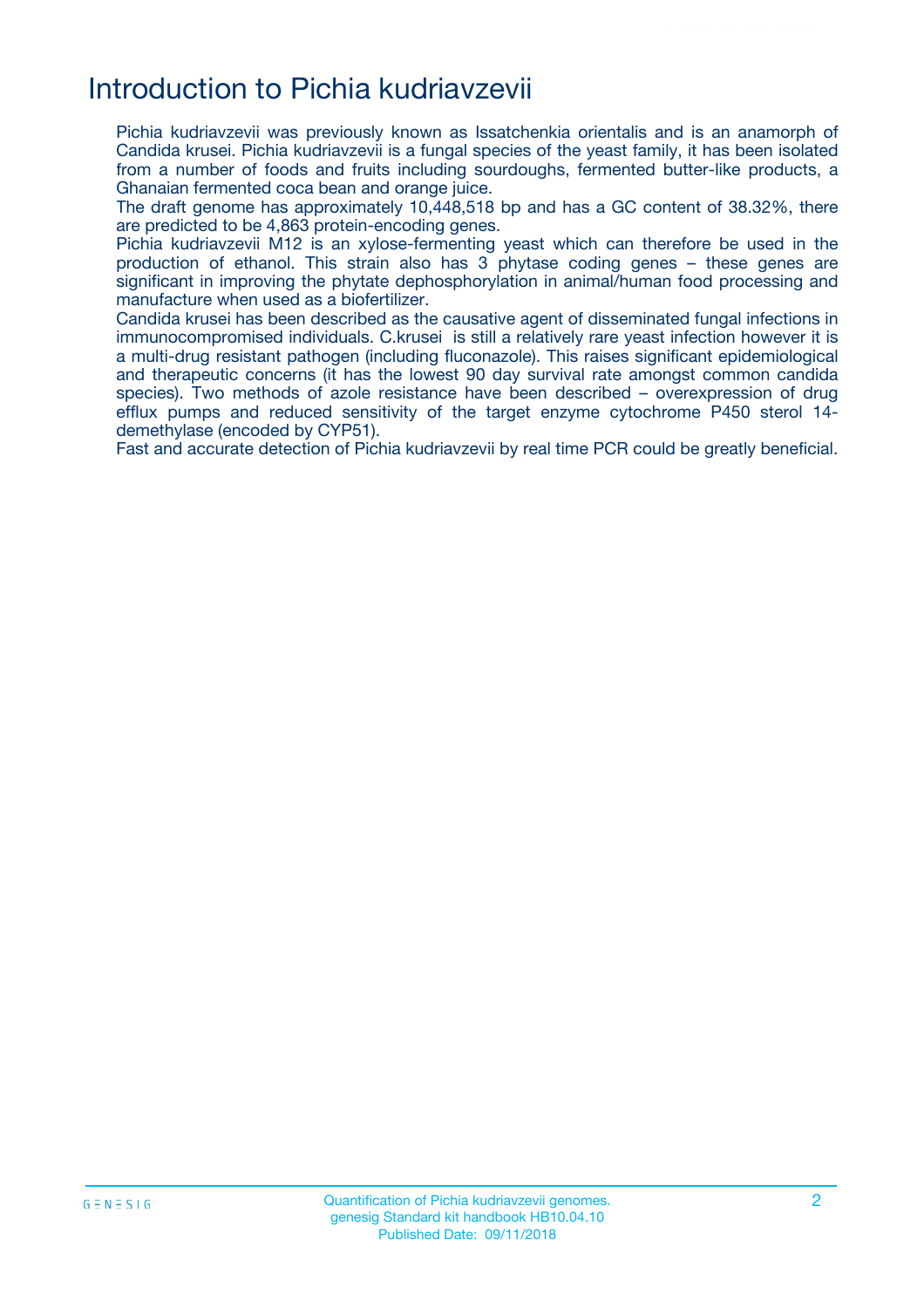

The Primerdesign genesig Kit for Pichia kudriavzevii (P.kudriavzevii) genomes is designed for the in vitro quantification of P.kudriavzevii genomes. The kit is designed to have a broad detection profile. Specifically, the primers represent 100% homology with over 95% of the NCBI database reference sequences available at the time of design.

The dynamics of genetic variation means that new sequence information may become available after the initial design. Primerdesign periodically reviews the detection profiles of our kits and when required releases new versions.

If you require further information, or have a specific question about the detection profile of this kit then please send an e.mail to enquiry@primerdesign.co.uk and our bioinformatics team will answer your question.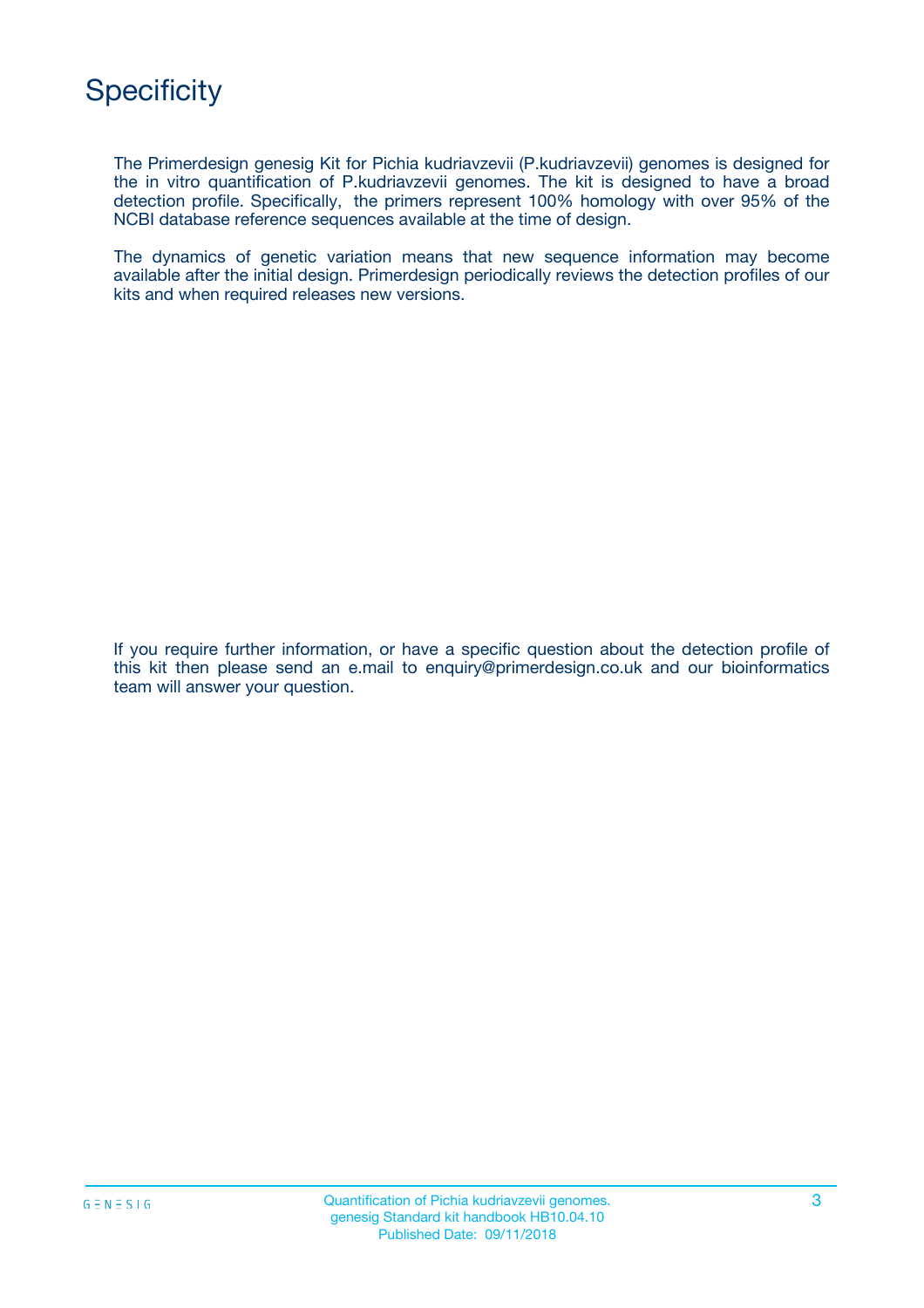# Kit contents

- **P.kudriavzevii specific primer/probe mix (150 reactions BROWN)** FAM labelled
- **P.kudriavzevii positive control template (for Standard curve RED)**
- **RNase/DNase free water (WHITE)** for resuspension of primer/probe mixes
- **Template preparation buffer (YELLOW)** for resuspension of positive control template and standard curve preparation

# Reagents and equipment to be supplied by the user

#### **Real-time PCR Instrument**

#### **Extraction kit**

This kit is recommended for use with genesig Easy DNA/RNA extraction kit. However, it is designed to work well with all processes that yield high quality RNA and DNA with minimal PCR inhibitors.

#### **oasig**TM **lyophilised or Precision**®**PLUS 2X qPCR Master Mix**

This kit is intended for use with oasig or PrecisionPLUS2X qPCR Master Mix.

**Pipettors and Tips**

**Vortex and centrifuge**

**Thin walled 1.5 ml PCR reaction tubes**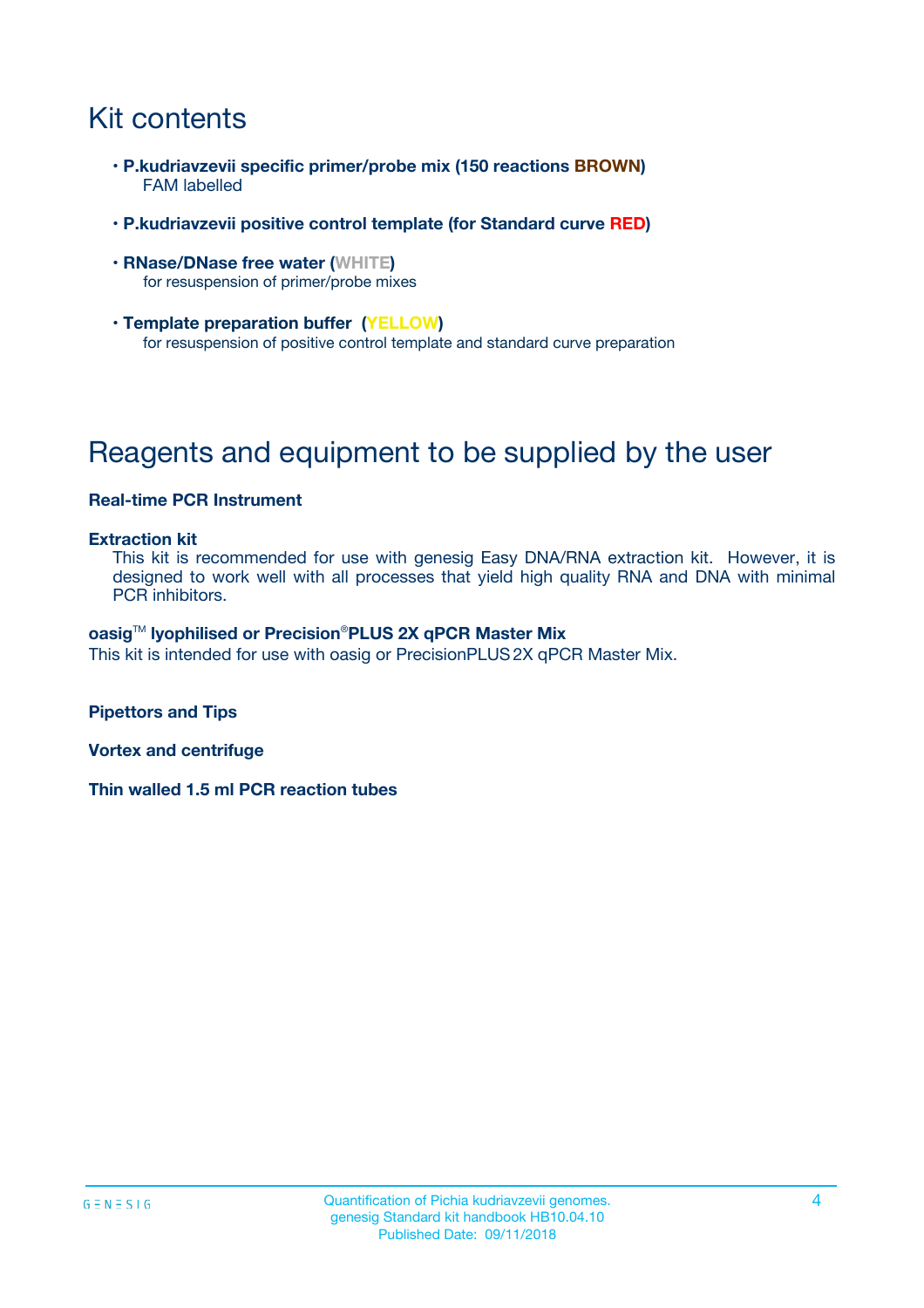### Kit storage and stability

This kit is stable at room temperature but should be stored at -20ºC on arrival. Once the lyophilised components have been resuspended they should not be exposed to temperatures above -20°C for longer than 30 minutes at a time and unnecessary repeated freeze/thawing should be avoided. The kit is stable for six months from the date of resuspension under these circumstances.

If a standard curve dilution series is prepared this can be stored frozen for an extended period. If you see any degradation in this serial dilution a fresh standard curve can be prepared from the positive control.

Primerdesign does not recommend using the kit after the expiry date stated on the pack.

### Suitable sample material

All kinds of sample material suited for PCR amplification can be used. Please ensure the samples are suitable in terms of purity, concentration, and DNA integrity. Always run at least one negative control with the samples. To prepare a negative-control, replace the template DNA sample with RNase/DNase free water.

### Dynamic range of test

Under optimal PCR conditions genesig P.kudriavzevii detection kits have very high priming efficiencies of >95% and can detect less than 100 copies of target template.

### Notices and disclaimers

This product is developed, designed and sold for research purposes only. It is not intended for human diagnostic or drug purposes or to be administered to humans unless clearly expressed for that purpose by the Food and Drug Administration in the USA or the appropriate regulatory authorities in the country of use. During the warranty period Primerdesign genesig detection kits allow precise and reproducible data recovery combined with excellent sensitivity. For data obtained by violation to the general GLP guidelines and the manufacturer's recommendations the right to claim under guarantee is expired. PCR is a proprietary technology covered by several US and foreign patents. These patents are owned by Roche Molecular Systems Inc. and have been sub-licensed by PE Corporation in certain fields. Depending on your specific application you may need a license from Roche or PE to practice PCR. Additional information on purchasing licenses to practice the PCR process may be obtained by contacting the Director of Licensing at Roche Molecular Systems, 1145 Atlantic Avenue, Alameda, CA 94501 or Applied Biosystems business group of the Applera Corporation, 850 Lincoln Centre Drive, Foster City, CA 94404. In addition, the 5' nuclease assay and other homogeneous amplification methods used in connection with the PCR process may be covered by U.S. Patents 5,210,015 and 5,487,972, owned by Roche Molecular Systems, Inc, and by U.S. Patent 5,538,848, owned by The Perkin-Elmer Corporation.

### Trademarks

Primerdesign™ is a trademark of Primerdesign Ltd.

genesig $^\circledR$  is a registered trademark of Primerdesign Ltd.

The PCR process is covered by US Patents 4,683,195, and 4,683,202 and foreign equivalents owned by Hoffmann-La Roche AG. BI, ABI PRISM® GeneAmp® and MicroAmp® are registered trademarks of the Applera Genomics (Applied Biosystems Corporation). BIOMEK® is a registered trademark of Beckman Instruments, Inc.; iCycler™ is a registered trademark of Bio-Rad Laboratories, Rotor-Gene is a trademark of Corbett Research. LightCycler™ is a registered trademark of the Idaho Technology Inc. GeneAmp®, TaqMan® and AmpliTaqGold® are registered trademarks of Roche Molecular Systems, Inc., The purchase of the Primerdesign reagents cannot be construed as an authorization or implicit license to practice PCR under any patents held by Hoffmann-LaRoche Inc.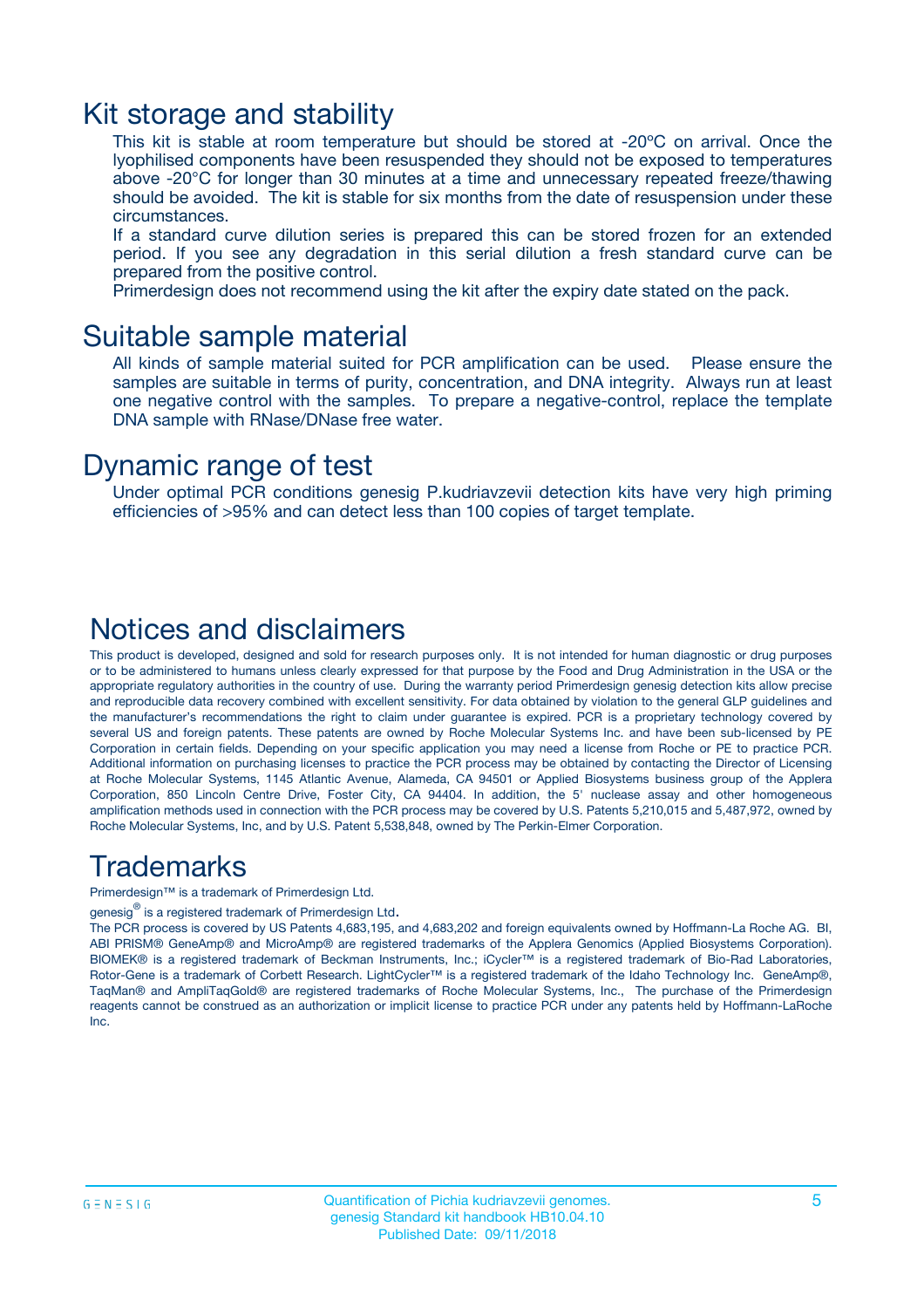## Principles of the test

#### **Real-time PCR**

A P.kudriavzevii specific primer and probe mix is provided and this can be detected through the FAM channel.

The primer and probe mix provided exploits the so-called TaqMan® principle. During PCR amplification, forward and reverse primers hybridize to the P.kudriavzevii DNA. A fluorogenic probe is included in the same reaction mixture which consists of a DNA probe labeled with a 5`-dye and a 3`-quencher. During PCR amplification, the probe is cleaved and the reporter dye and quencher are separated. The resulting increase in fluorescence can be detected on a range of qPCR platforms.

#### **Positive control**

For copy number determination and as a positive control for the PCR set up, the kit contains a positive control template. This can be used to generate a standard curve of P.kudriavzevii copy number / Cq value. Alternatively the positive control can be used at a single dilution where full quantitative analysis of the samples is not required. Each time the kit is used, at least one positive control reaction must be included in the run. A positive result indicates that the primers and probes for detecting the target P.kudriavzevii gene worked properly in that particular experimental scenario. If a negative result is obtained the test results are invalid and must be repeated. Care should be taken to ensure that the positive control does not contaminate any other kit component which would lead to false-positive results. This can be achieved by handling this component in a Post PCR environment. Care should also be taken to avoid cross-contamination of other samples when adding the positive control to the run. This can be avoided by sealing all other samples and negative controls before pipetting the positive control into the positive control well.

#### **Negative control**

To validate any positive findings a negative control reaction should be included every time the kit is used. For this reaction the RNase/DNase free water should be used instead of template. A negative result indicates that the reagents have not become contaminated while setting up the run.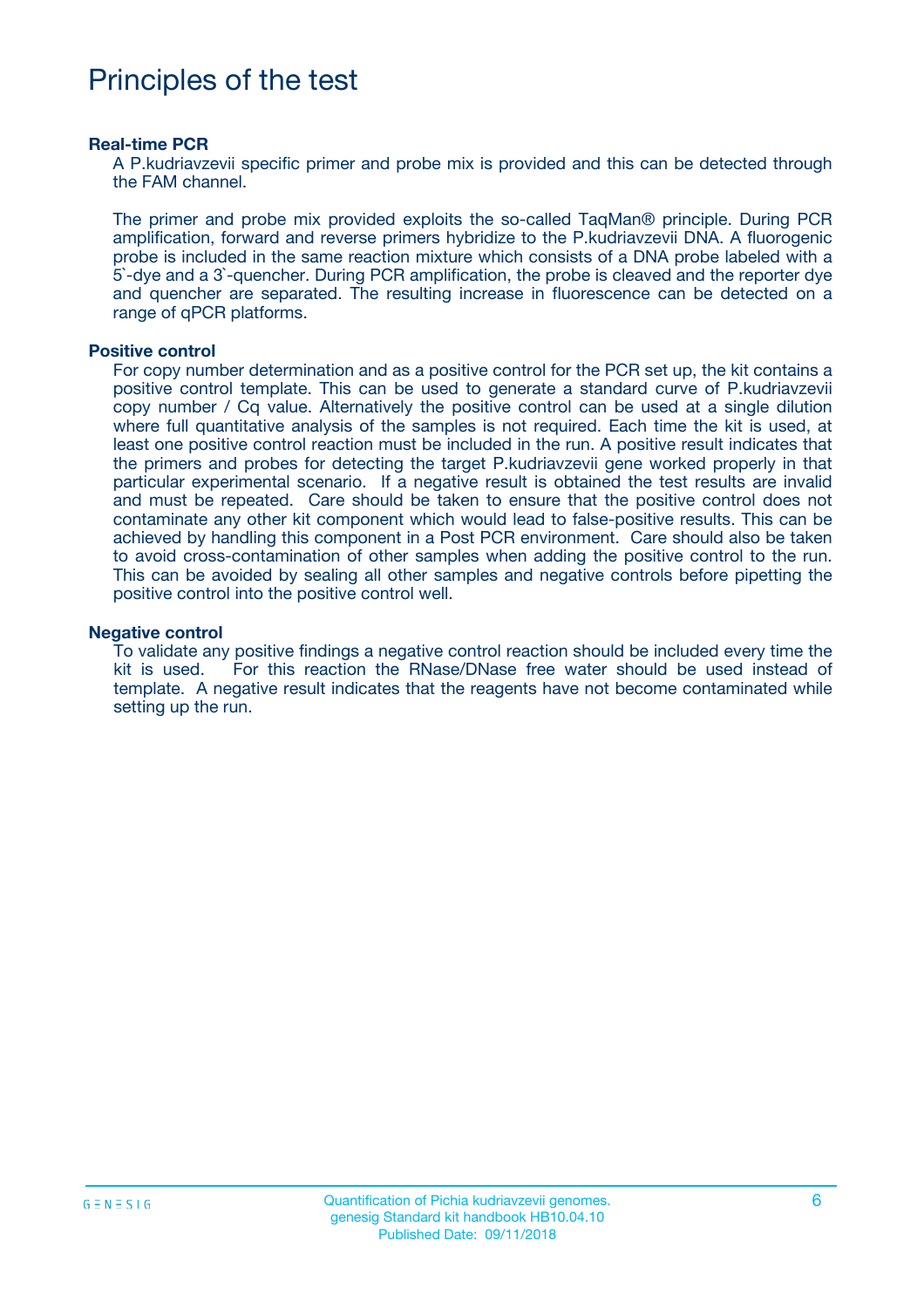### Resuspension protocol

To minimize the risk of contamination with foreign DNA, we recommend that all pipetting be performed in a PCR clean environment. Ideally this would be a designated PCR lab or PCR cabinet. Filter tips are recommended for all pipetting steps.

#### **1. Pulse-spin each tube in a centrifuge before opening.**

This will ensure lyophilised primer and probe mix is in the base of the tube and is not spilt upon opening the tube.

**2. Resuspend the kit components in the RNase/DNase free water supplied, according to the table below.**

To ensure complete resuspension, vortex each tube thoroughly.

| Component - resuspend in water          | Volume |
|-----------------------------------------|--------|
| <b>Pre-PCR pack</b>                     |        |
| P.kudriavzevii primer/probe mix (BROWN) | 165 ul |

#### **3. Resuspend the positive control template in the template preparation buffer supplied, according to the table below:**

To ensure complete resuspension, vortex the tube thoroughly.

| Component - resuspend in template preparation buffer | Wolume! |
|------------------------------------------------------|---------|
| <b>Post-PCR heat-sealed foil</b>                     |         |
| P.kudriavzevii Positive Control Template (RED) *     | 500 µl  |

\* This component contains high copy number template and is a VERY significant contamination risk. It must be opened and handled in a separate laboratory environment, away from the other components.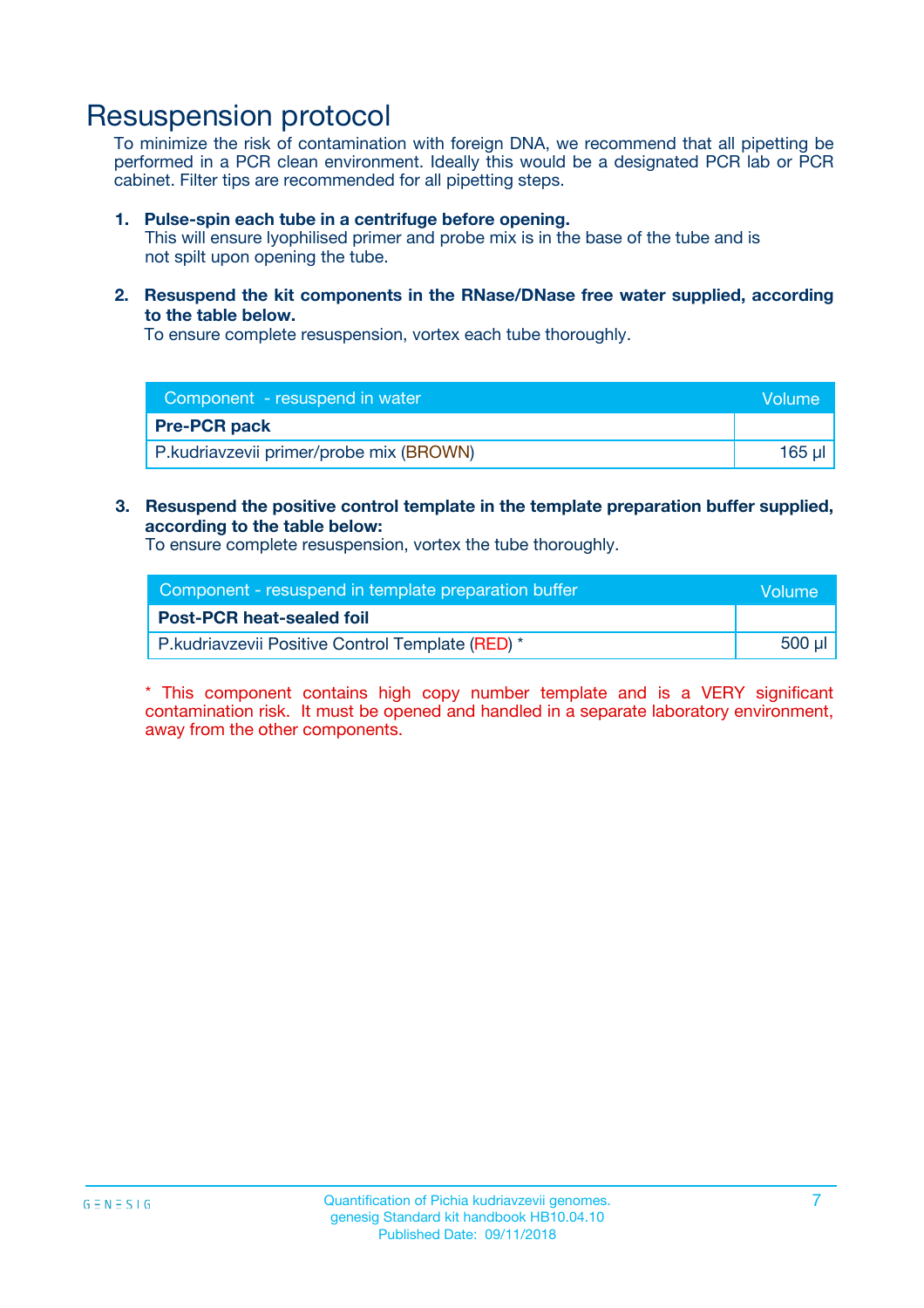# qPCR detection protocol

**1. For each DNA sample prepare a reaction mix according to the table below:** Include sufficient reactions for positive and negative controls.

| Component                                 | Volume   |
|-------------------------------------------|----------|
| oasig or PrecisionPLUS 2X qPCR Master Mix | 10 $\mu$ |
| P.kudriavzevii primer/probe mix (BROWN)   | 1 $\mu$  |
| <b>RNase/DNase free water (WHITE)</b>     | $4 \mu$  |
| <b>Final Volume</b>                       | 15 ul    |

- **2. Pipette 15µl of this mix into each well according to your qPCR experimental plate set up.**
- **3. Prepare DNA templates for each of your samples.**
- **4. Pipette 5µl of DNA template into each well, according to your experimental plate set up.**

For negative control wells use 5µl of RNase/DNase free water. The final volume in each well is 20µl.

**5. If a standard curve is included for quantitative analysis, prepare a reaction mix according to the table below:**

| Component                                 | Volume     |
|-------------------------------------------|------------|
| oasig or PrecisionPLUS 2X qPCR Master Mix | 10 µl      |
| P.kudriavzevii primer/probe mix (BROWN)   | 1 µI       |
| <b>RNase/DNase free water (WHITE)</b>     | $4 \mu$    |
| <b>Final Volume</b>                       | $15$ $\mu$ |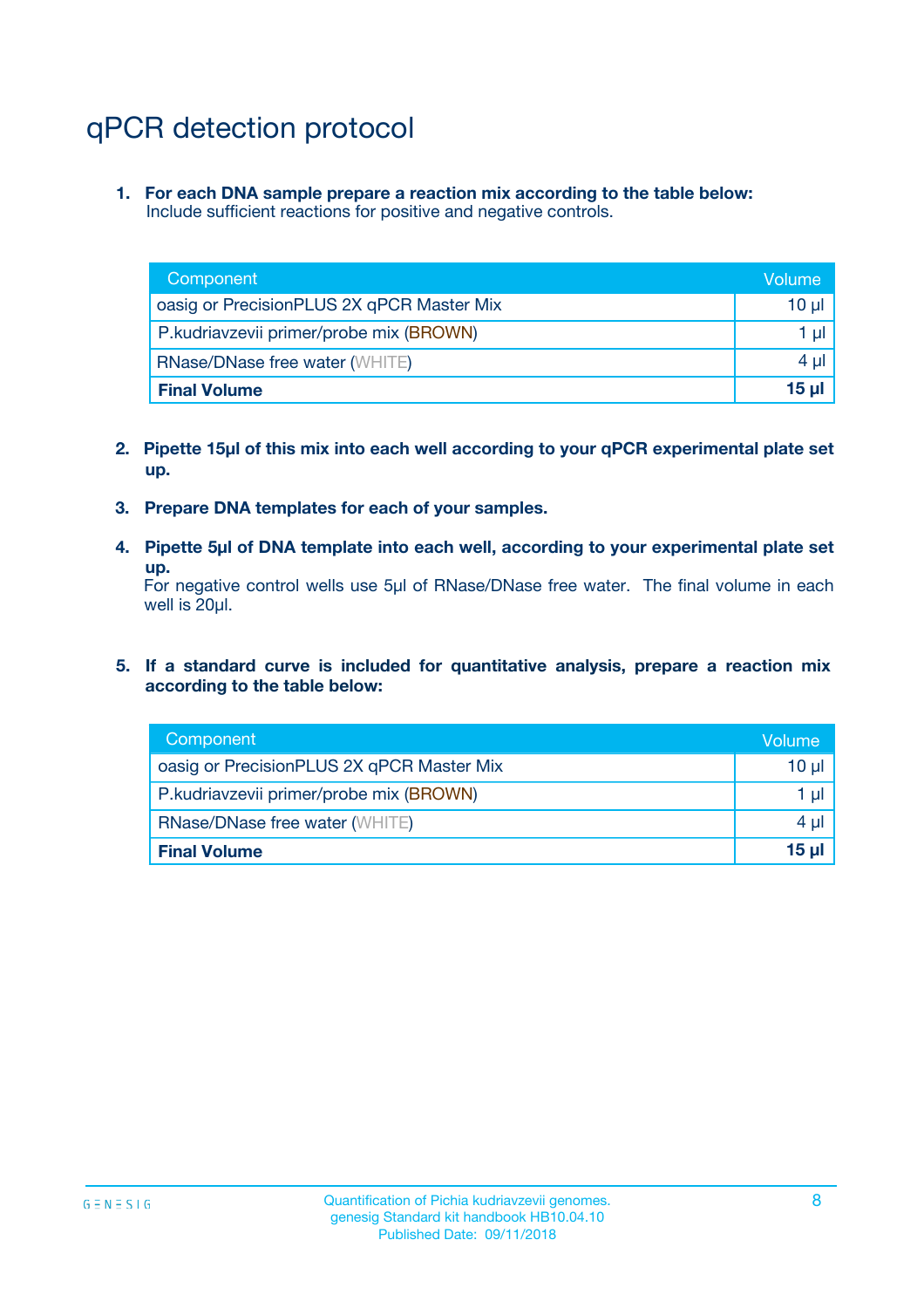### **6. Preparation of a standard curve dilution series.**

- 1) Pipette 90µl of template preparation buffer into 5 tubes and label 2-6
- 2) Pipette 10µl of Positive Control Template (RED) into tube 2
- 3) Vortex thoroughly
- 4) Change pipette tip and pipette 10µl from tube 2 into tube 3
- 5) Vortex thoroughly

Repeat steps 4 and 5 to complete the dilution series

| <b>Standard Curve</b>         | <b>Copy Number</b>     |
|-------------------------------|------------------------|
| Tube 1 Positive control (RED) | $2 \times 10^5$ per µl |
| Tube 2                        | $2 \times 10^4$ per µl |
| Tube 3                        | $2 \times 10^3$ per µl |
| Tube 4                        | $2 \times 10^2$ per µl |
| Tube 5                        | 20 per µl              |
| Tube 6                        | 2 per ul               |

7. Pipette 5µl of standard template into each well for the standard curve according to your experimental plate set up.

The final volume in each well is 20µl.

# qPCR amplification protocol

Amplification conditions using oasig or PrecisionPLUS2X qPCR Master Mix.

|             | <b>Step</b>       | <b>Time</b>     | Temp    |
|-------------|-------------------|-----------------|---------|
|             | Enzyme activation | 2 min           | 95 °C   |
| Cycling x50 | Denaturation      | 10 <sub>s</sub> | 95 $°C$ |
|             | DATA COLLECTION * | 60 s            | 60 °C   |

\* Fluorogenic data should be collected during this step through the FAM channel